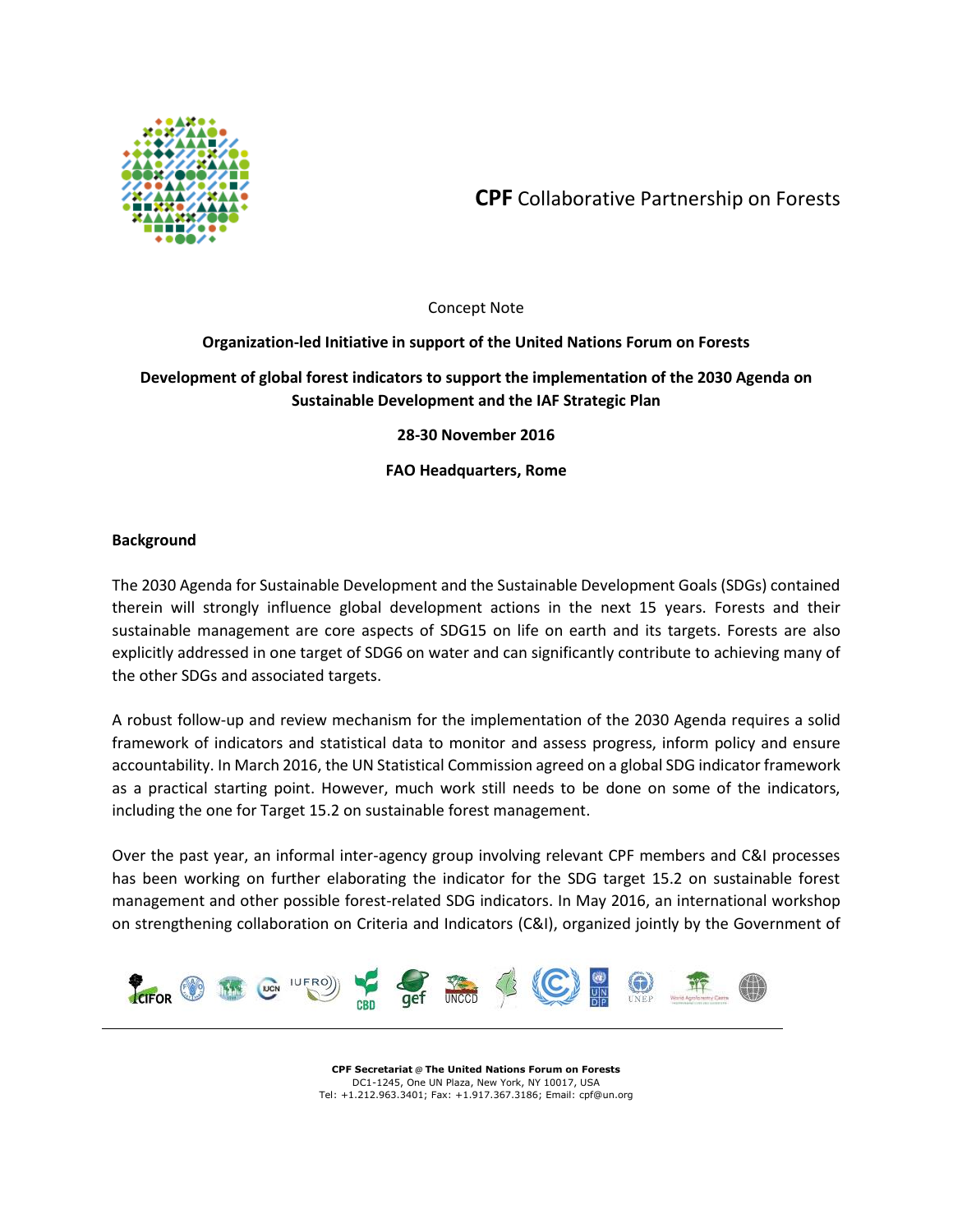Canada and FAO in Ottawa further confirmed the need for strengthening forest-related indicators globally.

ECOSOC Resolution 2015/33 "International arrangement on forests beyond 2015" called for the development of a strategic plan for the international arrangement on forests (IAF) for the period 2017– 2030 which should, among others, incorporate the global objectives on forests (GOFs) and the forestrelated aspects of the 2030 Agenda for Sustainable Development. The strategic plan will be considered by the Special Session of the United Nations Forum on Forests (UNFF) scheduled in January 2017.

Furthermore, the resolution requested the secretariat of the Forum, in consultation with relevant bodies and partners including the CPF and its members, to propose for consideration by the Forum at its next session a cycle and a format for national reporting and the enhancement of voluntary monitoring, assessment and reporting on the progress made on the implementation of the UN Forest Instrument and its GOFs, as well as the forest related SDGs and targets under the IAF, taking into account and utilizing existing data collection mechanisms. In this regard, the UNFFS is planning to conduct a series of consultation with Member States and international organizations. These include organizing an expert group meeting in February 2017 to propose a cycle and a format for national reporting to UNFF12 in May 2017.

FAO's Committee on Forestry (COFO), in its 23rd Session in July 2016, invited countries to strengthen forest data collection, *inter alia,* to support monitoring progress towards SDG targets; and design national level forest related SDG indicators, using or further developing existing C&I before defining new ones. It further requested FAO to align its strategy for the Global Forest Resources Assessment (FRA) as necessary towards the needs of SDG monitoring as well as to the reporting needs of other global forest processes. COFO also requested FAO continue working with the secretariats of CBD, UNCCD, UNFCCC, UNFF, ITTO, other members of the CPF, as well as other relevant international processes to improve and streamline global reporting on forests, with the aim of identifying synergies and reducing the reporting burden on countries.

In view of the above, it is proposed that the CPF organizes an Organization-led Initiative (OLI) on global forest indicators to support the implementation of the 2030 Agenda for Sustainable Development and the IAF Strategic Plan.

## **Purpose and Objectives**

The purpose of the Organization-Led Initiative (OLI) is to enable an open, informal, transparent and informed discussion on a common and concise set of global forest indicators supporting the implementation of the 2030 Agenda for Sustainable Development and the emerging IAF Strategic Plan.



**CPF Secretariat** @ **The United Nations Forum on Forests**  DC1-1245, One UN Plaza, New York, NY 10017, USA Tel: +1.212.963.3401; Fax: +1.917.367.3186; Email: cpf@un.org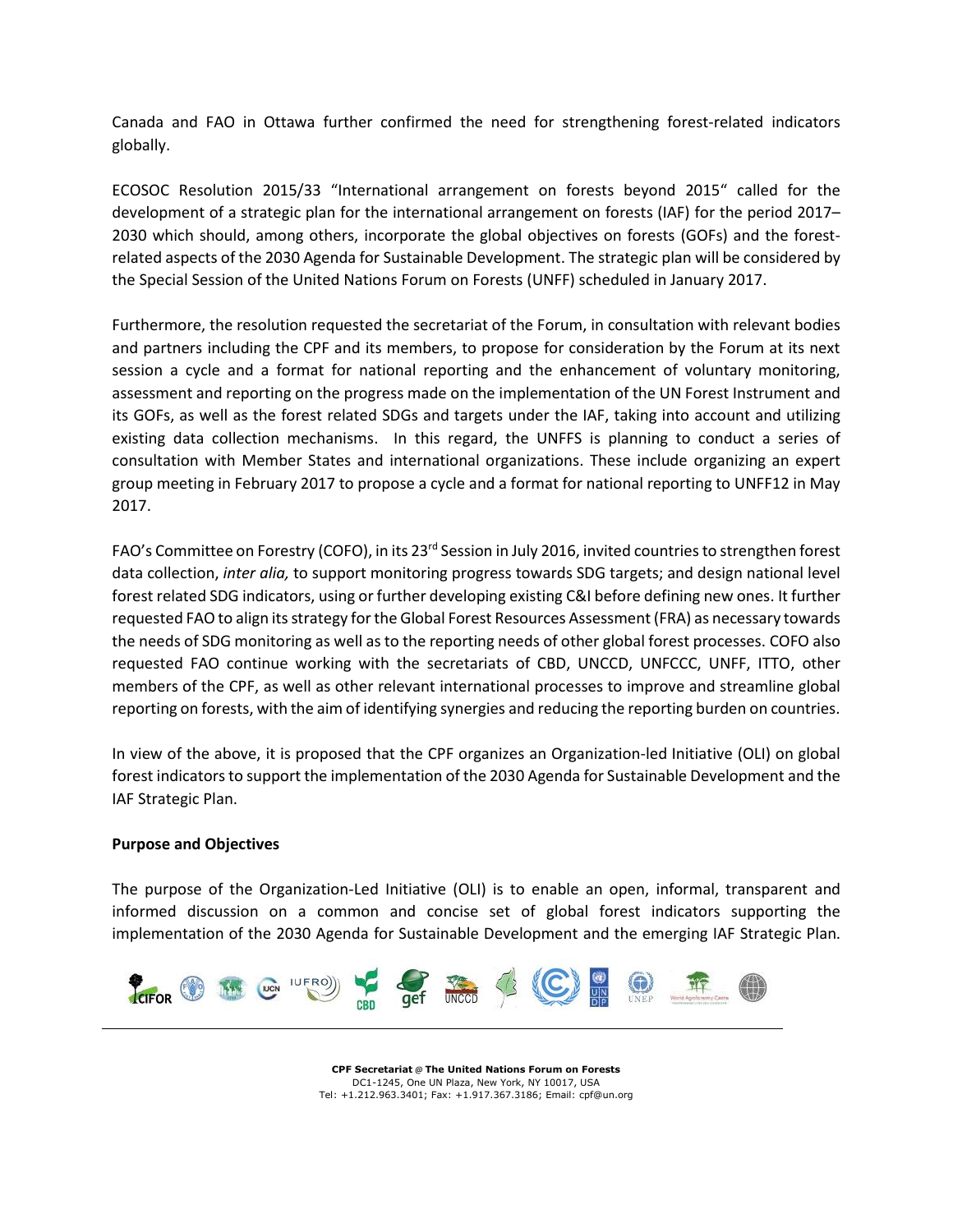The outcome of the OLI will also contribute to further streamlining global reporting on forests, including the ongoing work under UNFF on streamlined monitoring, assessment and reporting on the implementation of the UN Forest Instrument and its GOFs, as well as the forest related SDGs and targets.

The main objectives are:

- to propose a common and concise set of global indicators for monitoring progress in achieving the forest-related targets of the SDGs and relevant goals and targets of other forest-related global processes;
- to provide inputs to the development of a proposal on cycle and format for reporting;
- to provide inputs and guidance to the process of developing FRA 2020 in order to ensure its continued relevance as a global source of forest information.

### **Output**

A report that will be presented at the Twelfth Session of the UNFF.

### **Relevance to the work of the Forum**

The outcomes of the OLI are directly relevant for the implementation of ECOSOC Resolution 2015/33, in particular supporting the implementation of the IAF Strategic Plan 2017-2030 and monitoring of progress made on the implementation of the UN Forest Instrument, its GOFs and the SDGs.

### **Proposed Venue**

FAO Headquarters, Rome

## **Proposed Date**

28-30 November 2016

#### **Participation**

The OLI is open to all Member States, CPF members, representatives of international and regional organizations/processes, UN system organizations/agencies/programmes/commissions, other relevant entities and processes, including criteria and indicators processes, major groups and other interested stakeholders. It is anticipated that the meeting will bring together 100-120 participants. Travel support to limited number of experts will be provided, subject to the availability of resources, to ensure balanced representation from countries and other stakeholders.



**CPF Secretariat** @ **The United Nations Forum on Forests**  DC1-1245, One UN Plaza, New York, NY 10017, USA Tel: +1.212.963.3401; Fax: +1.917.367.3186; Email: cpf@un.org